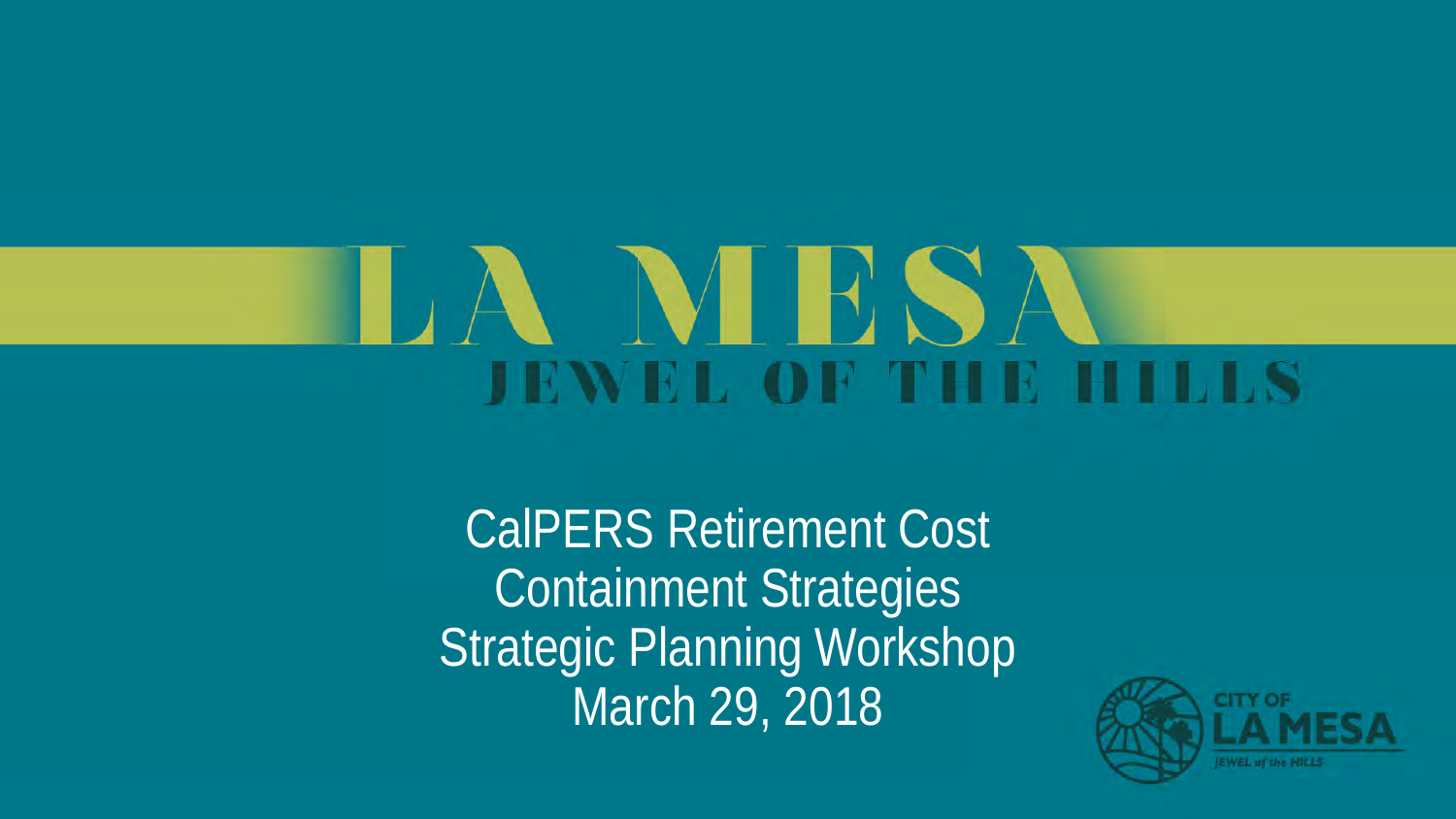#### Introduction



- 2017 Strategic Workshop Council direction staff to look at ways to best utilize the Section 115 Retirement Trust Fund to our best advantage
- This presentation provides options for Council consideration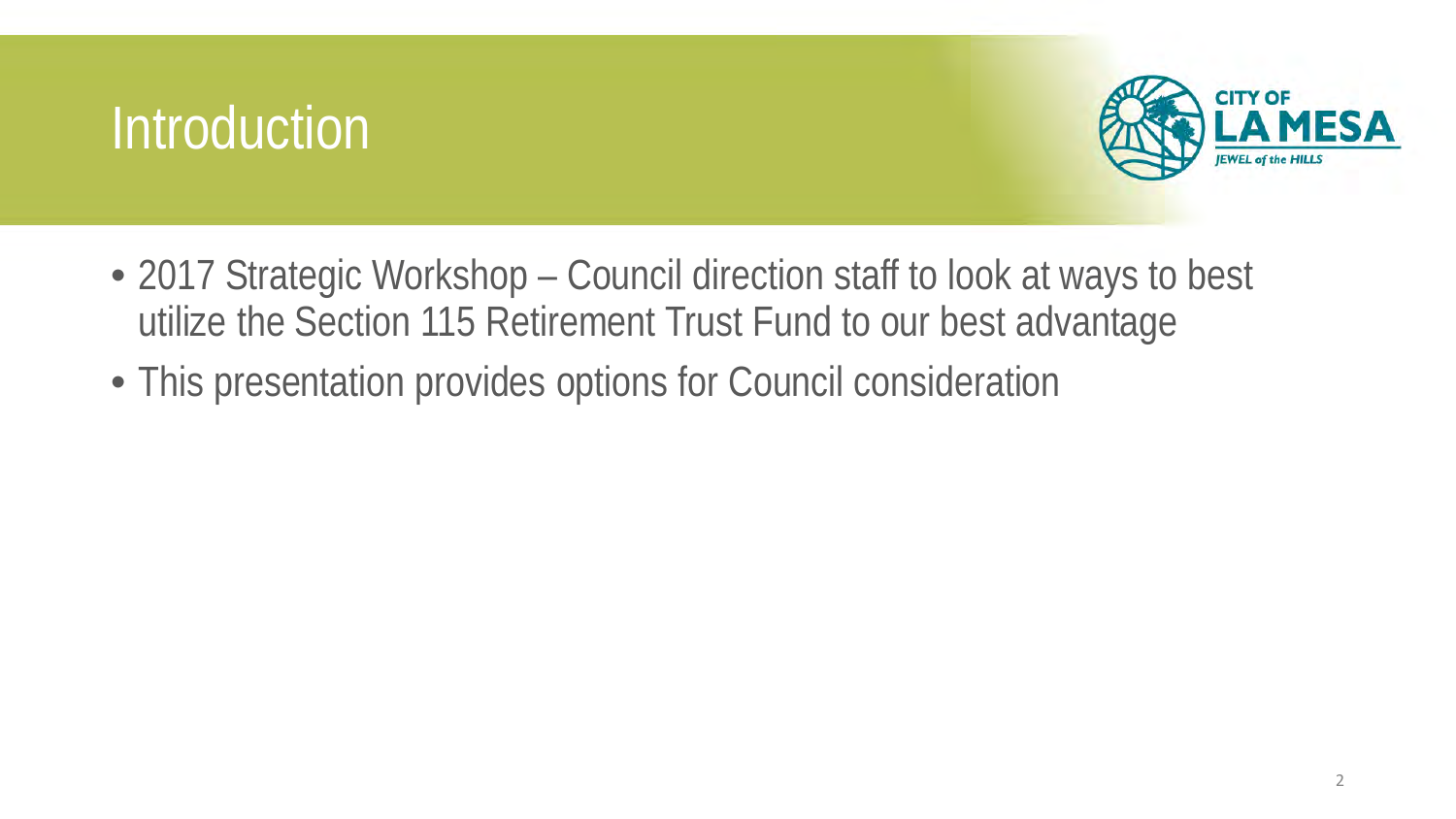# Strategic Objectives



- Maximize the earnings potential of the Section 115 Trust Fund by setting aside General Funds reserves and earning investment interest
- Use future Trust Fund balance of contributions and accumulated investment earnings to pay off portion of Unfunded Liability and reduce future CalPERS contribution amounts
- Preserve General Fund Reserves additional contributions to Section 115 Trust Fund determined by Council as part of the Strategic Workshop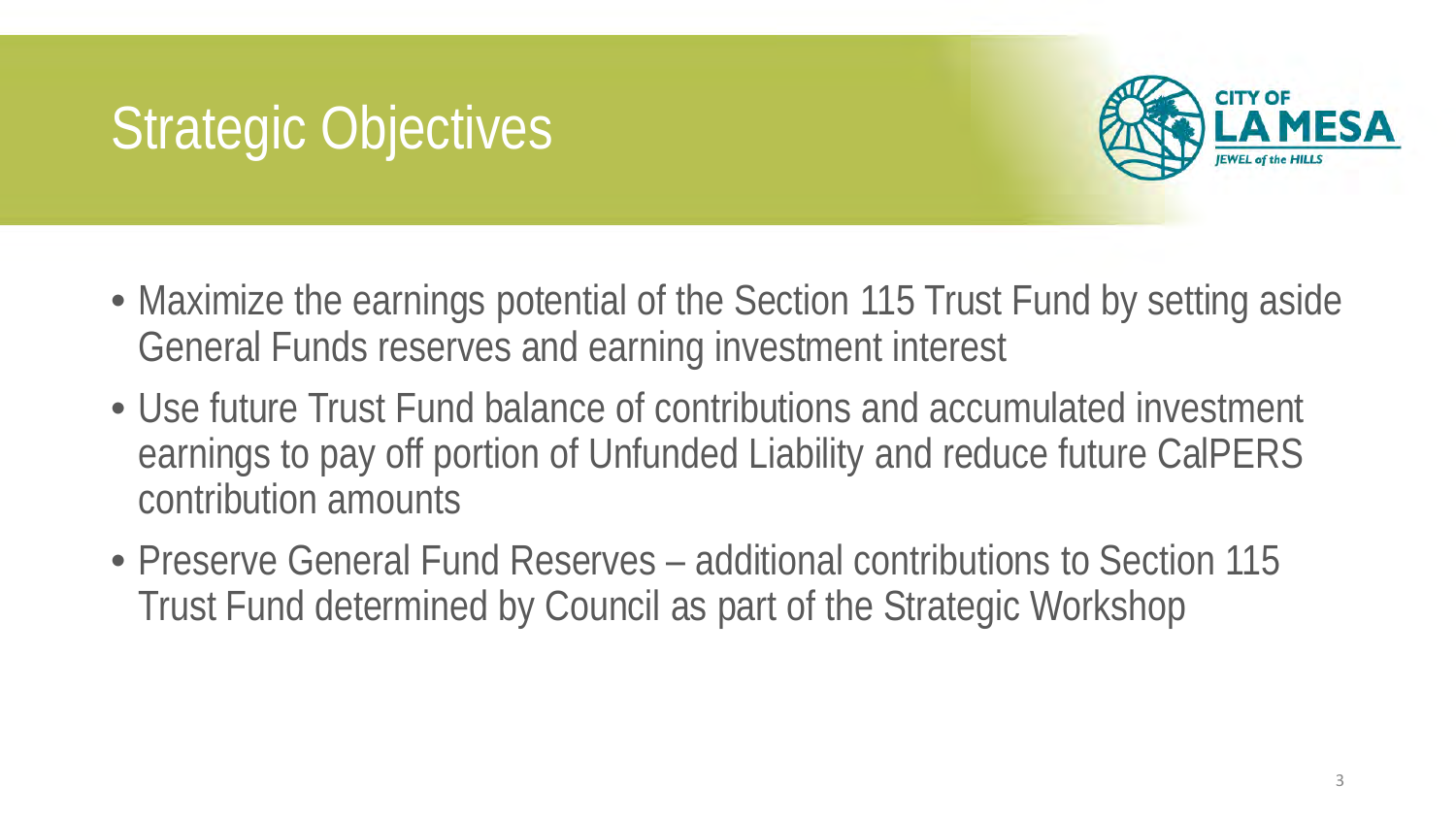#### CalPERS Background



- Defined Benefit Plan
- La Mesa has two Plans
	- Miscellaneous (LMCEA members, Police non-sworn, Confidential, General Management, and Elected Officials)
	- Safety (Police Sworn, Police Management, Fire, Fire Management)
- Contributions determined by CalPERS through annual Actuarial Valuation process
- Nature of actuarial valuations contribution amounts set for two years in the future based on current assumptions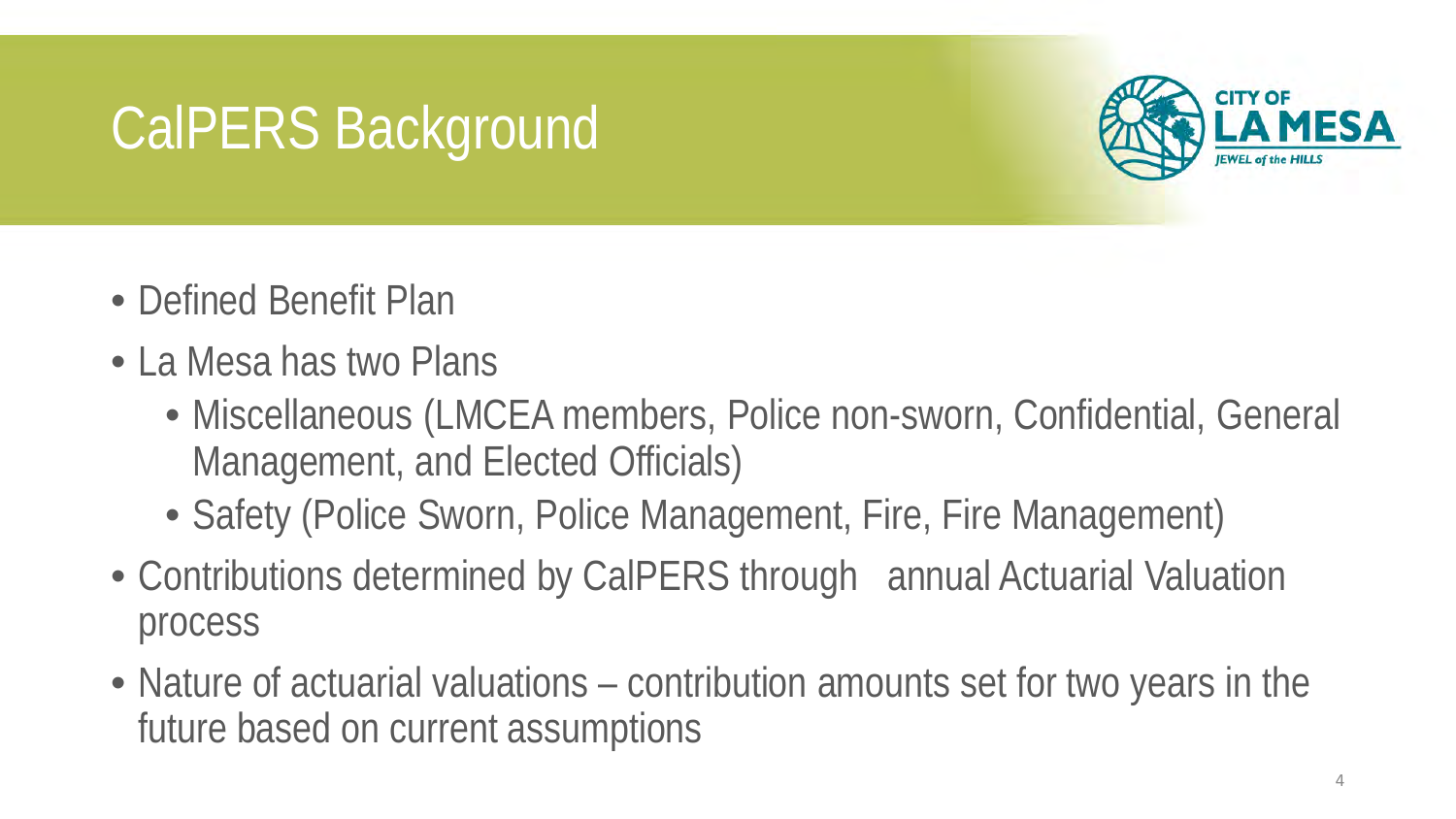# Recent Significant CalPERS Actions



- Change in Contribution Methodology
	- Normal Cost
		- The cost of current employees' pension benefits
		- Paid as a percentage of payroll
		- Split between Employer portion and Employee portion
	- Unfunded Actuarial Liability (UAL)
		- The cost of retired employees' pension benefits
		- Paid as a lump sum independent of payroll amount
		- Employer paid only
		- Increases at greater rate than Normal Cost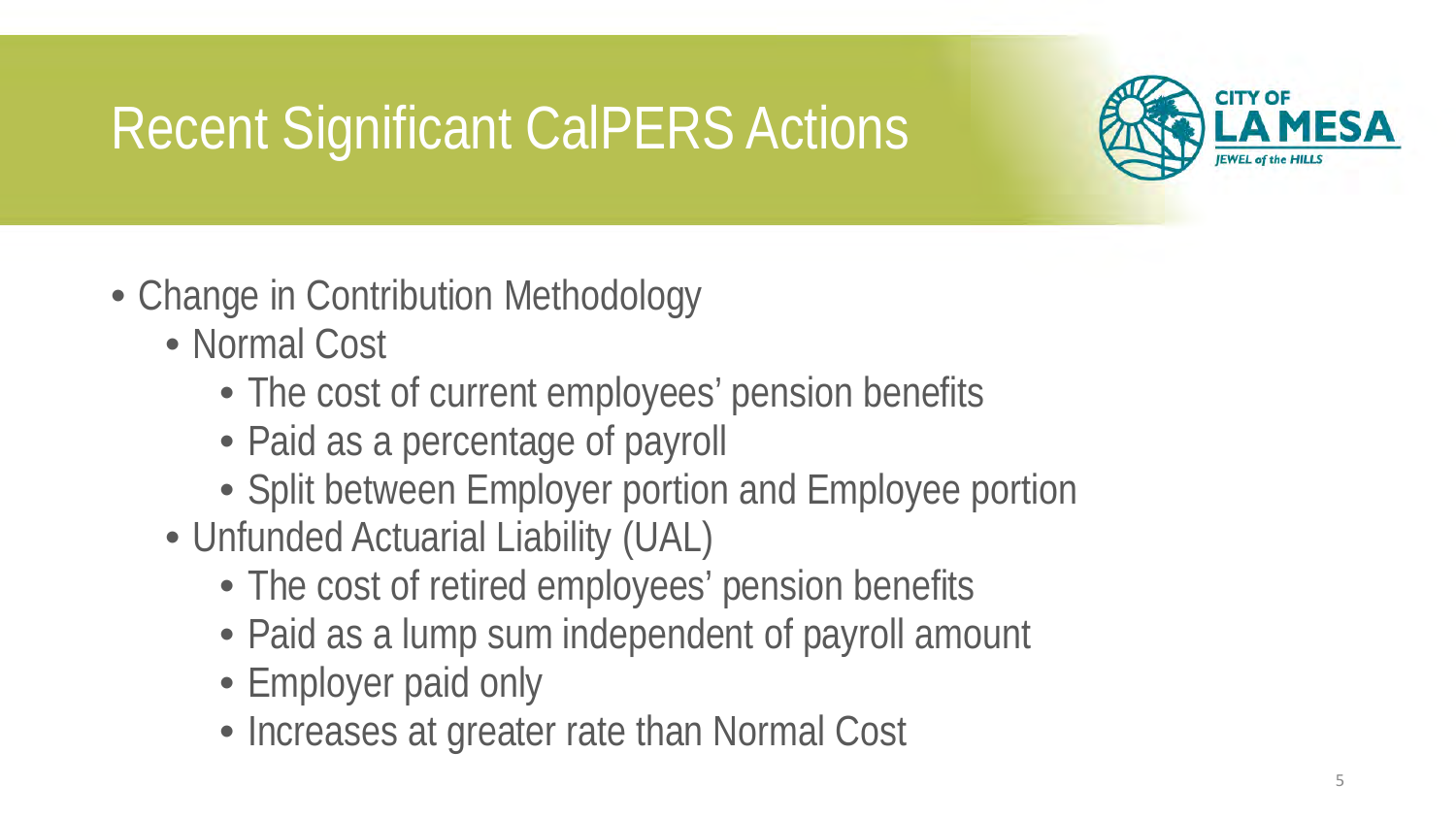### Recent Significant CalPERS Actions



- Reduction in Discount Rate
	- In 2016, the CalPERS Board approved a reduction in the Discount Rate from 7.5% to 7.0%
	- Impact to Normal Cost rate phased in over three years beginning in 2018-2019
	- Impact to Unfunded Liability Fixed Contribution
		- Phased in beginning with 2018-2019 rates
		- Amortized over 20 years with biggest impact starting in 2020-2021
	- In 2018, voted to keep at 7.0%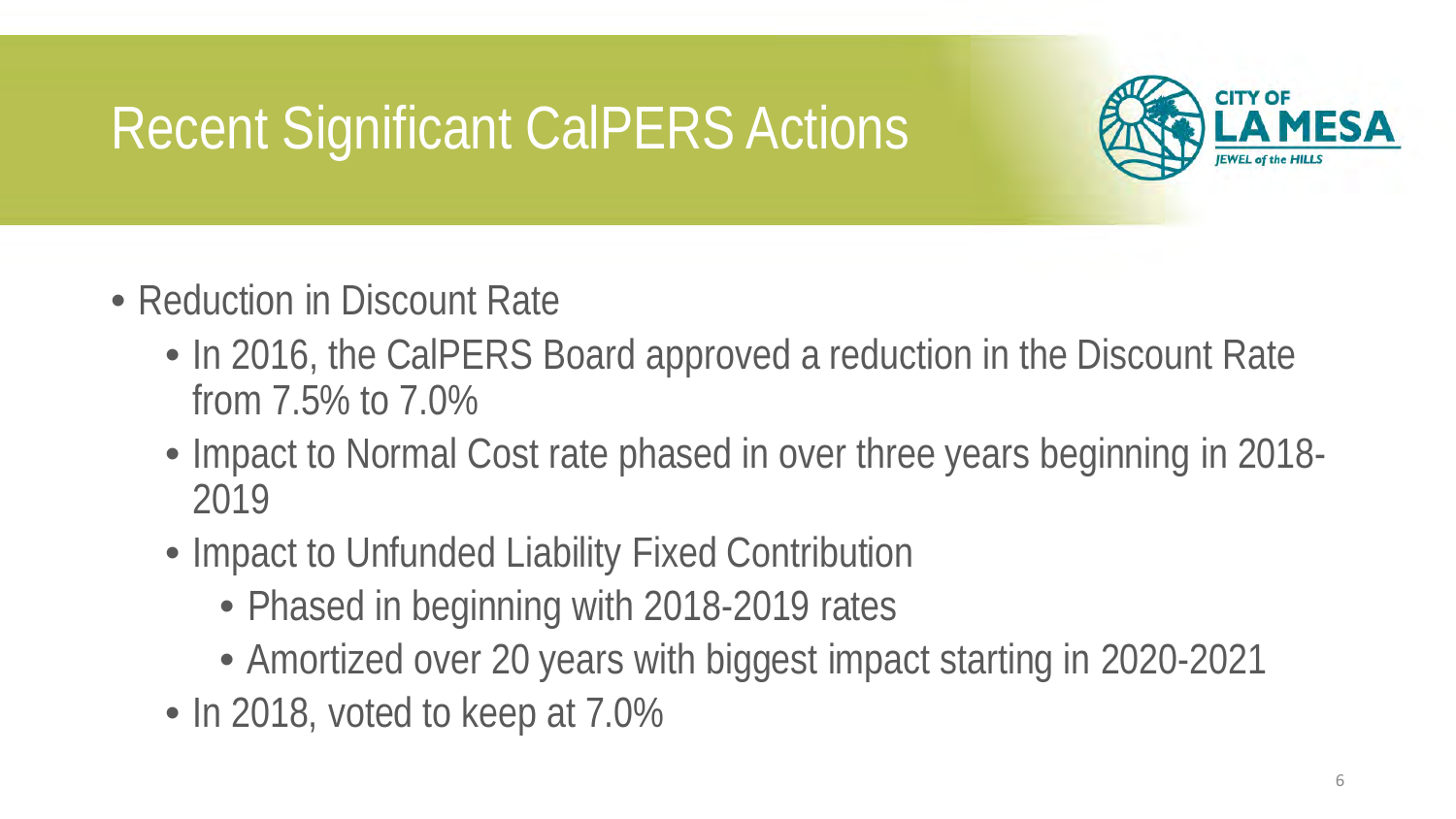### Recent Significant CalPERS Actions



- Change in Amortization Policy
	- Shortens period in which agencies pay future gains and losses from 30 year smoothing to a 20-year straight line calculation
	- Affects future gains and losses in Unfunded Liability beginning 2019
	- First payments included in Unfunded Liability Payments beginning 2021
	- Impact unknown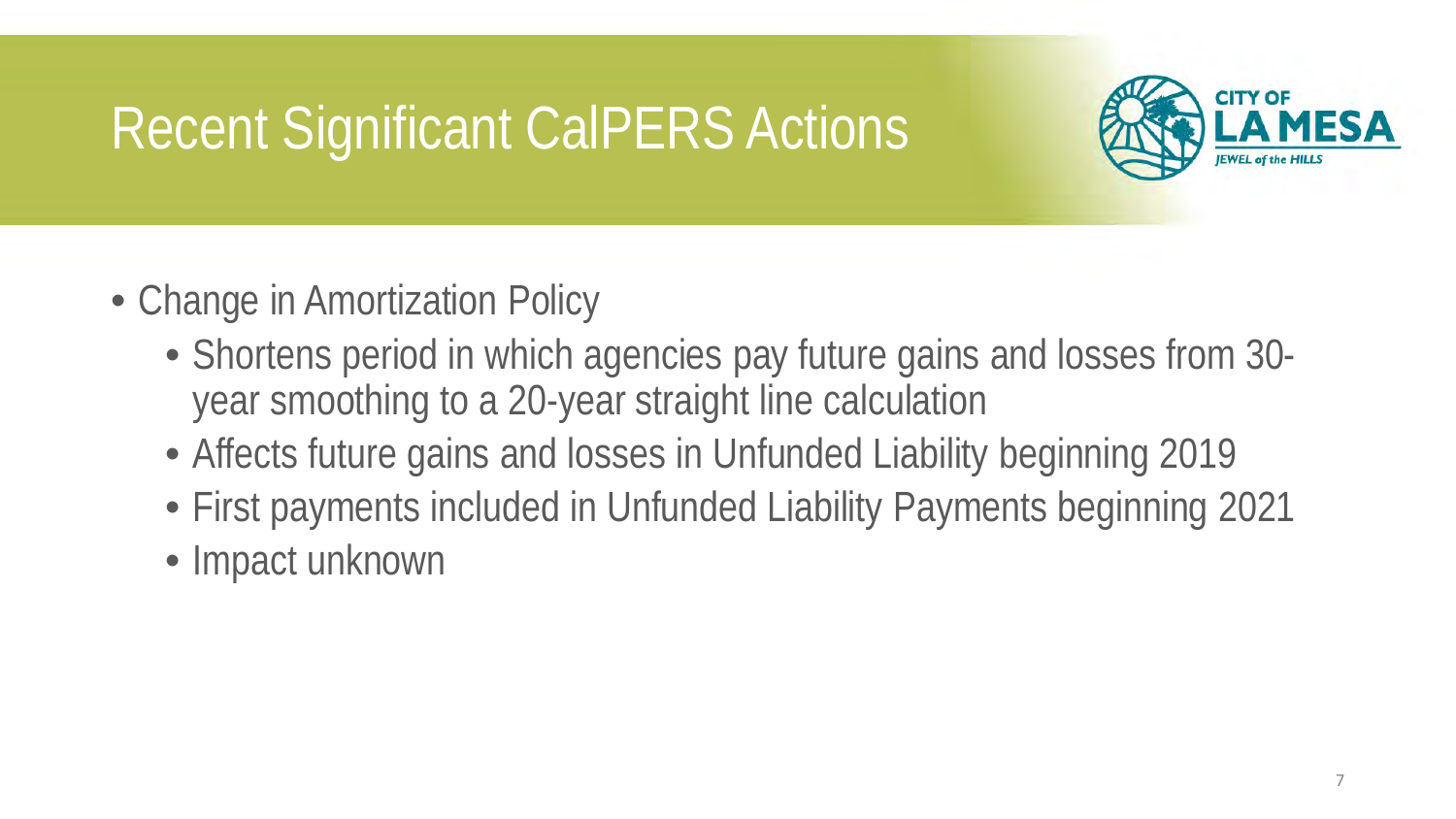# Implications of CalPERS Changes for La Mesa



- Unfunded Liability Fixed Contribution is now fixed amount regardless of current payroll
- Unfunded Liability Fixed Contribution will remain at elevated levels for many years
- Impact of reduction in Discount Rate begins in 2018-2019
- Impact of change in Amortization of future gains and losses begins in 2020-2021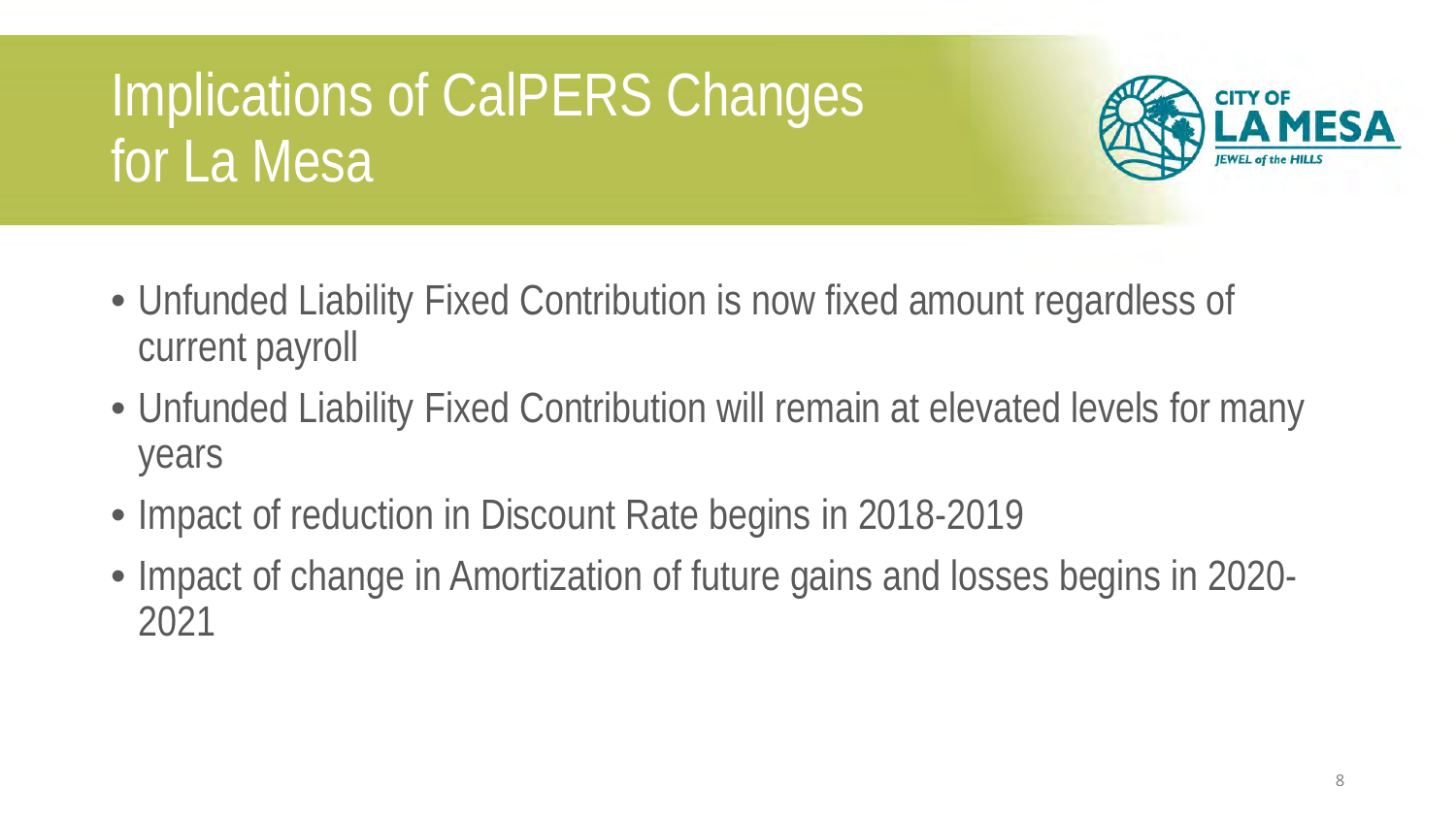#### La Mesa Actions to date



- 2009 Negotiated with employee groups to have employees pay for Employee share of retirement contribution (currently 8% for Classic Miscellaneous and 9% for Classic Safety)
- 2011 Implemented Tier II Benefit plans for Miscellaneous, Police and Fire groups
- 2015 Established Section 115 Retirement Trust Fund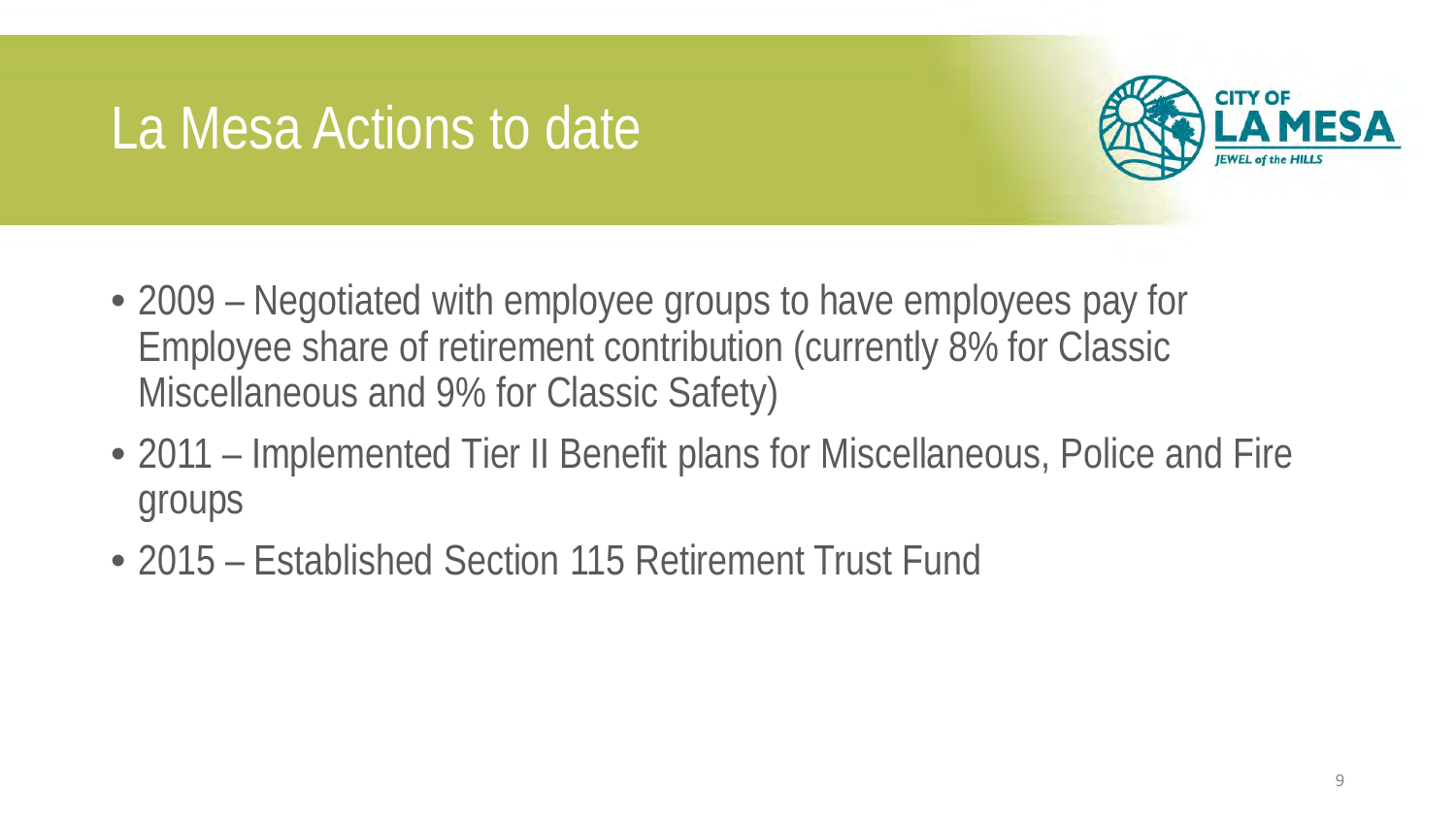

- Funds are legally restricted to Pension-related activities
- Contributions of \$1.5 million in 2015-2016 and \$600,000 in 2016-2017
- Contribution of \$170,391 in 2017-2018 (Annual Unfunded Liability Prepayment Option Discount)
- Future contributions using same Prepayment Option Discount
- Investments held in irrevocable trust invested independent of City Funds current annual investment rate of return is 12%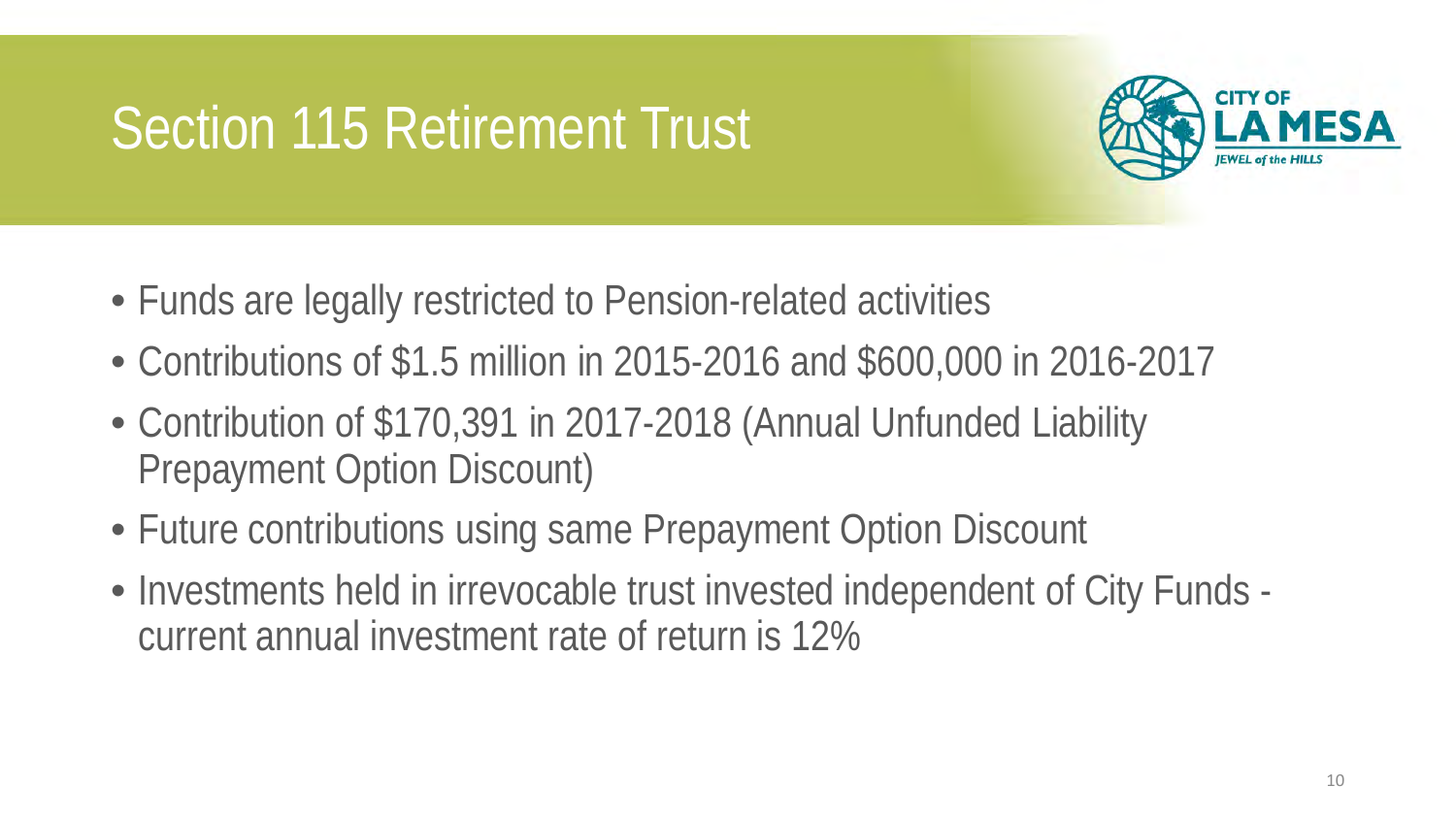



11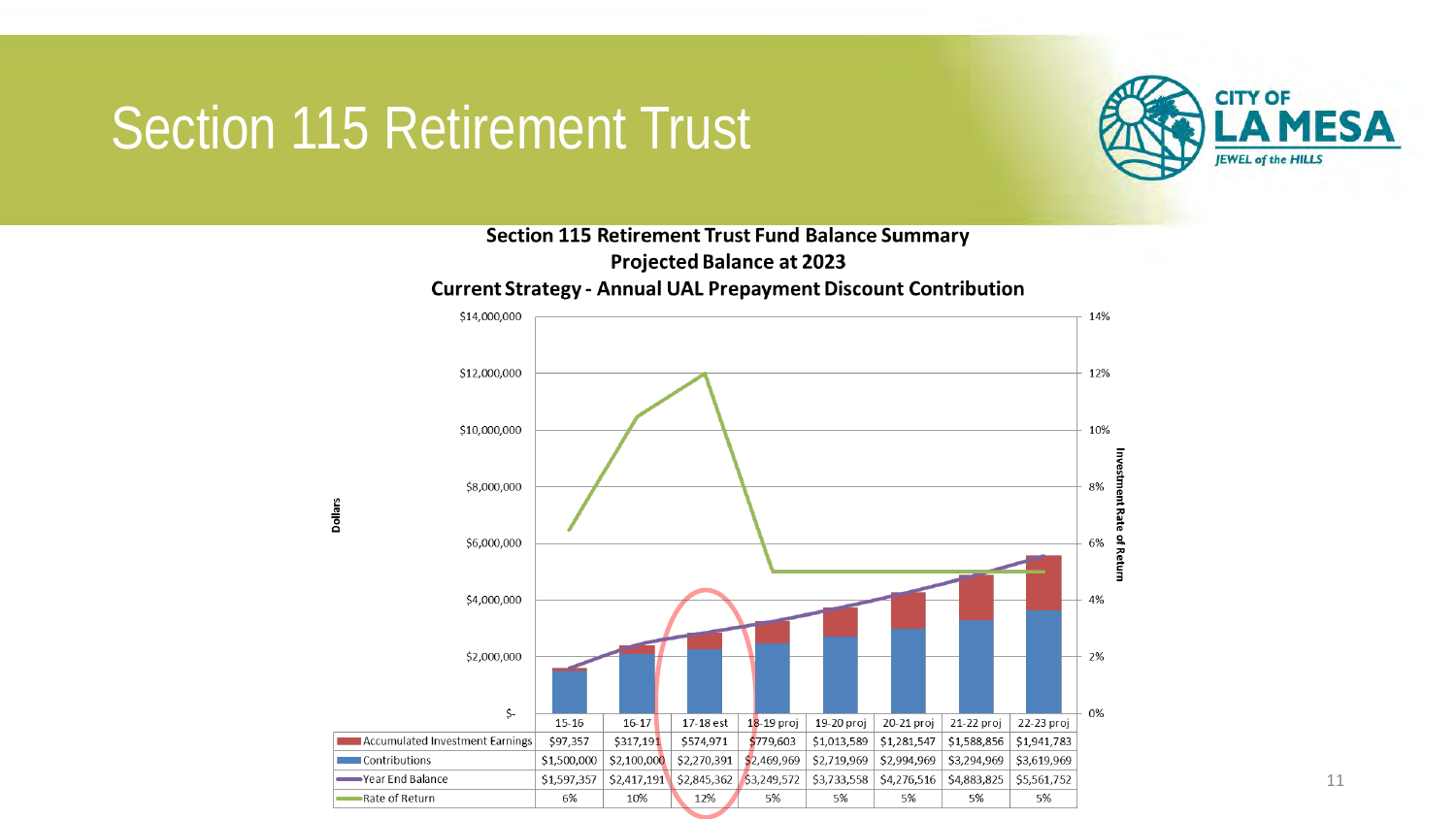# CalPERS Pension Contributions Long-Term Forecast



- Reductions in the Discount rate cause contribution amounts to ramp up starting 2018-2019 through 2023-2024
- Contribution amounts at highest levels between 2024-2025 through 2034- 2035
- Contribution amounts begin to decrease beginning 2036
- Eventually Unfunded Liability reduced to zero, with only Normal Cost for PEPRA members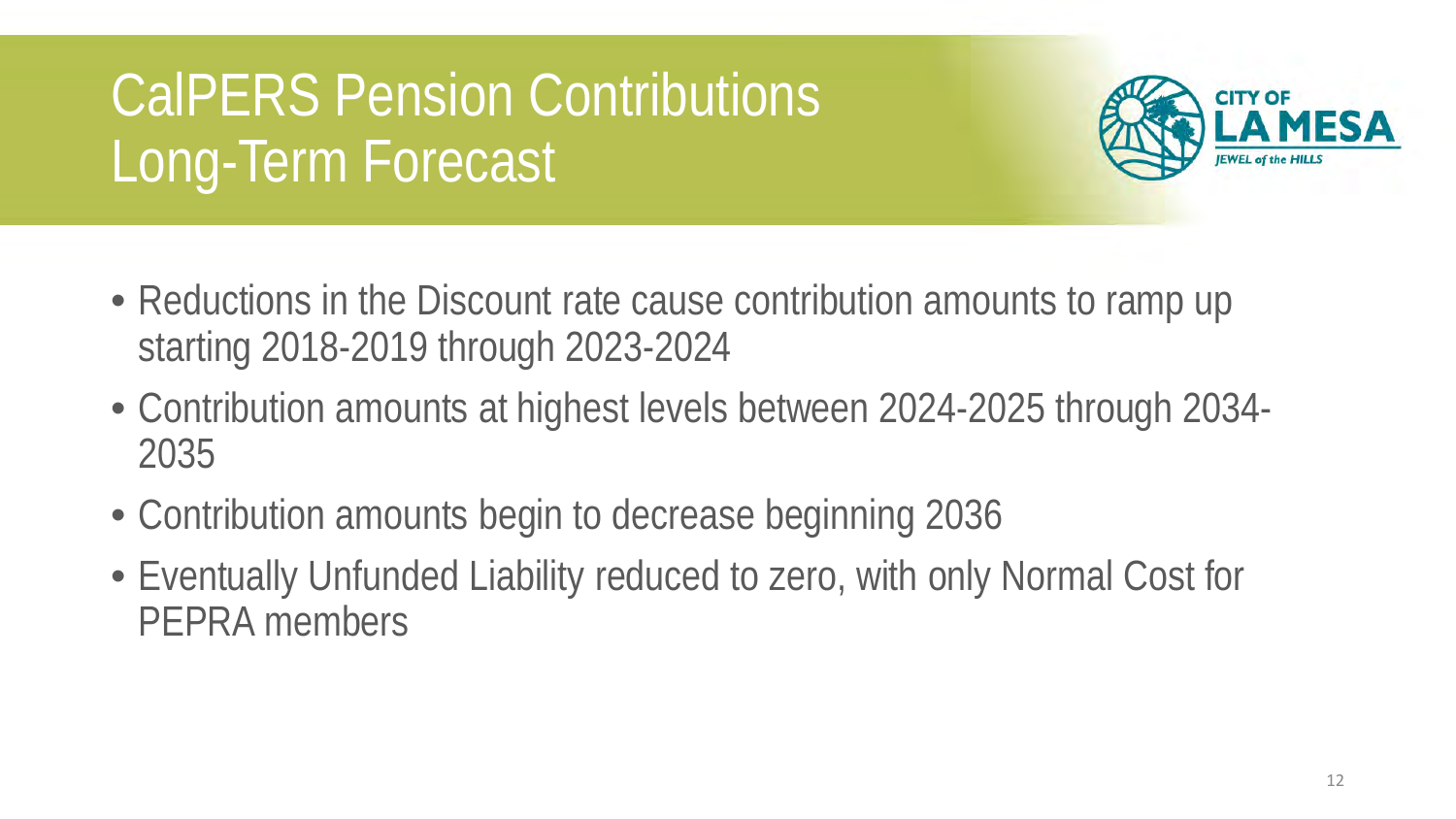### CalPERS Pension Forecast Without Additional Contributions



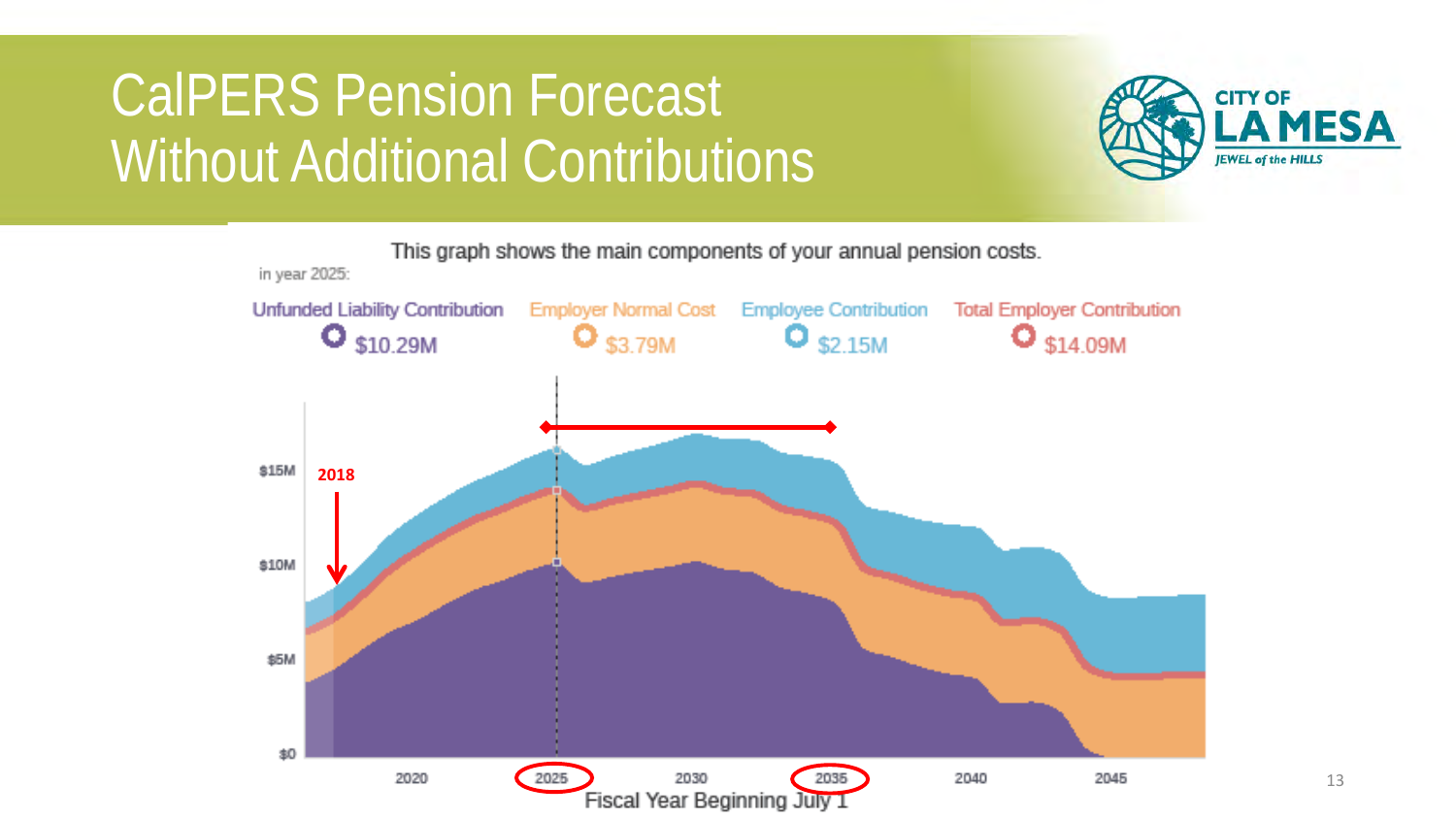# The best time to use the Section 115 Trust Funds



- Must make one-time payment to Unfunded Liability two years before we see savings
- Recommend making one-time payment in 2023 to begin seeing benefit in 2025 (start of high point of pension payments)
- Section 115 Trust Fund will have had 5 years of earnings potential
- How much one-time payment to make?
	- Balance in Section 115 Trust Fund by 2023
	- The larger the payment, the better benefit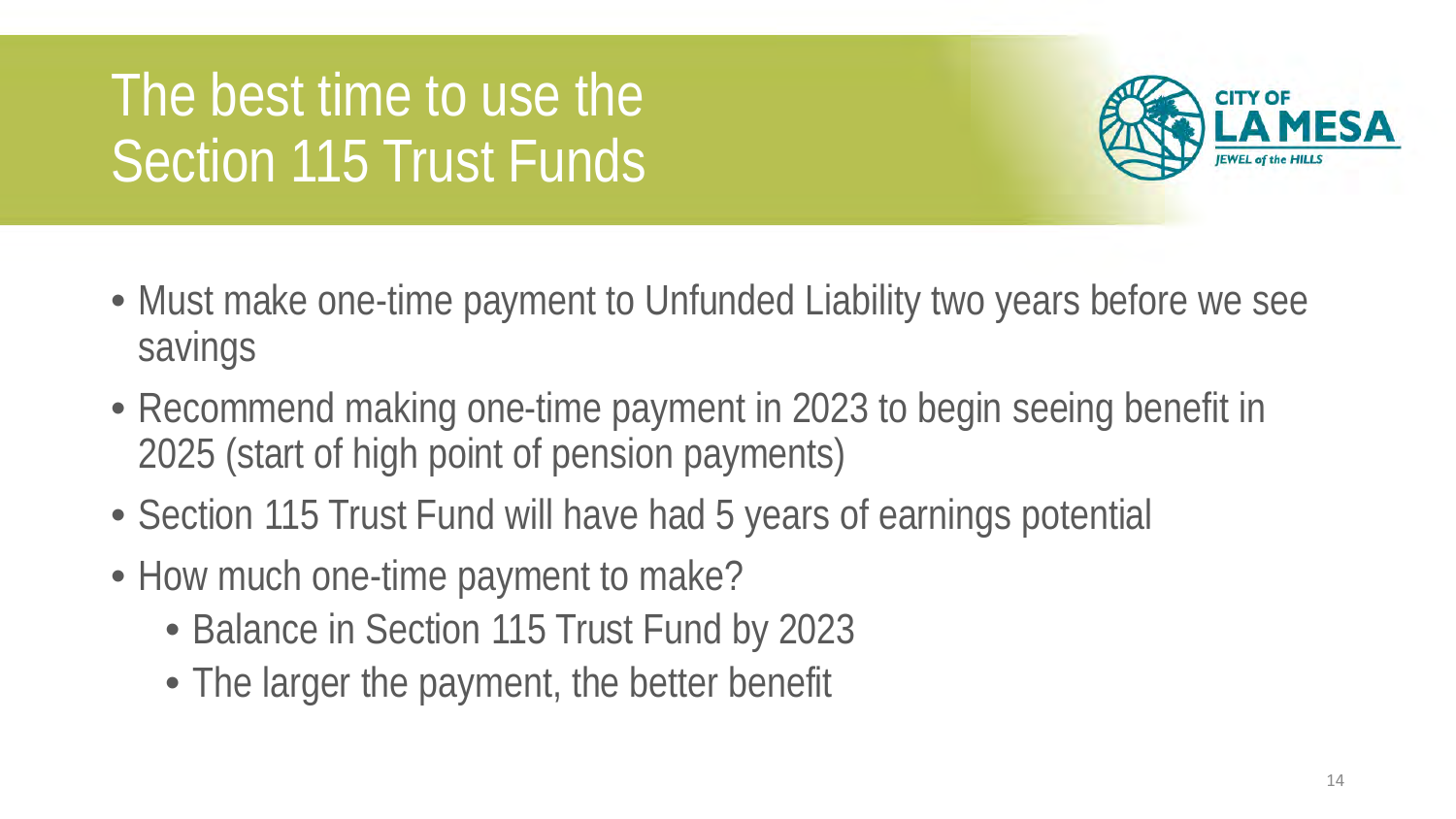

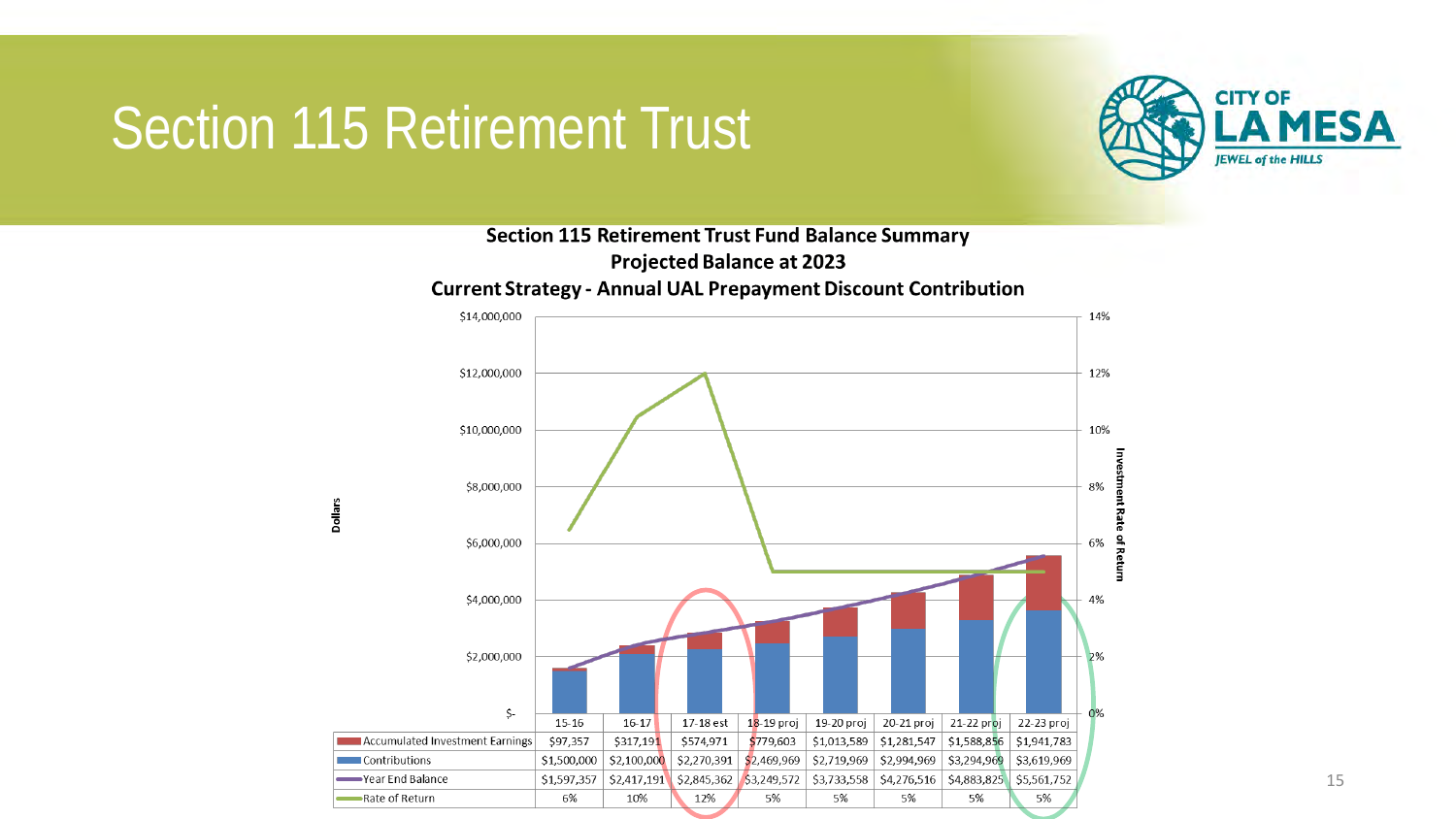



16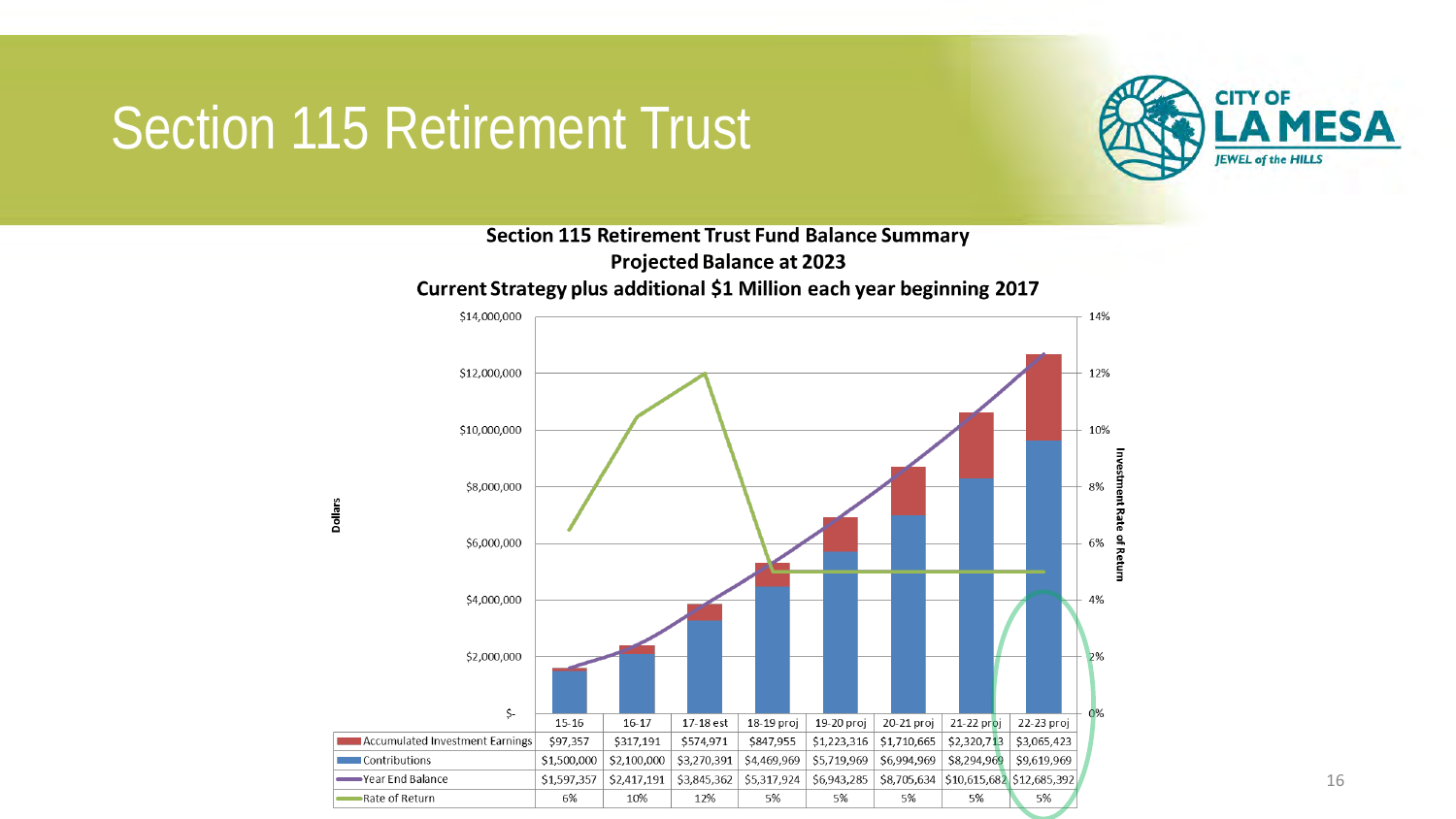### Impact of One-time Payment to Unfunded Liability



| One Time Payment to PERS in 2023           |                      |                      |
|--------------------------------------------|----------------------|----------------------|
|                                            | \$5 Million          | \$10 Million         |
| <b>Structural Budget Surplus/(Deficit)</b> |                      |                      |
| 2019                                       | $($2.5$ million)     | $($3.5$ million)     |
| 2022                                       | $($2.5$ million)     | $($3.5$ million)     |
| 2025                                       | (\$935 thousand)     | (\$364 thousand)     |
| 2028                                       | \$2.4 million        | \$3.1 million        |
|                                            |                      |                      |
| <b>Ending Reserves</b>                     |                      |                      |
| 2019                                       | \$27.4 million (55%) | \$25.4 million (50%) |
| 2022                                       | \$19.6 million (36%) | \$14.6 million (27%) |
| 2025                                       | \$15.2 million (27%) | \$11.3 million (20%) |
| 2028                                       | \$19.8 million (35%) | \$17.7 million (32%) |
|                                            |                      |                      |
| <b>Annual Pension Payment</b>              |                      |                      |
| 2019                                       | \$8.2 million        | \$8.2 million        |
| 2022                                       | \$11.3 million       | \$11.3 million       |
| 2025                                       | \$12.4 million       | \$11.8 million       |
| 2028                                       | \$12.0 million       | \$11.4 million       |
|                                            |                      |                      |
| <b>Total PERS Savings through 2051</b>     | \$16.23 million      | \$25.74 million      |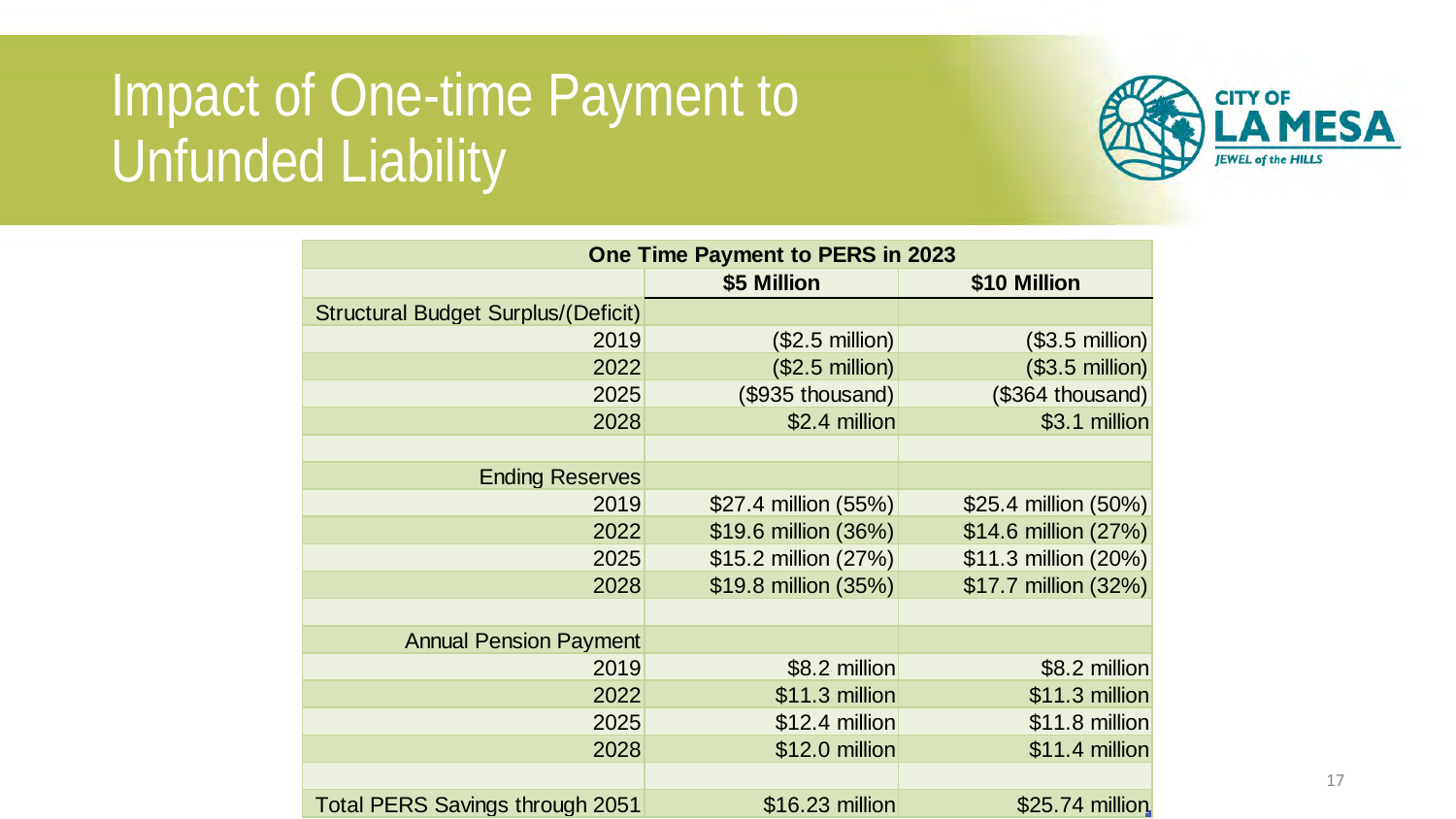# Additional Contributions to the Section 115 Retirement Trust Fund



- Benefits
	- Council can provide direction each year
	- Advantage of compound investment earnings
	- Funds are under City control, and not CalPERS control
	- Long-term savings in contribution amounts
- Risks
	- Additional contributions reduces General Fund Reserves
	- Downturn in the market is a risk for all alternatives, regardless of location of funds (e.g. Trust, CalPERS, etc.)
	- Future actuarial losses and changes to CalPERS plan make current strategies obsolete and the strategies obsolete the strategies obsolete  $18$